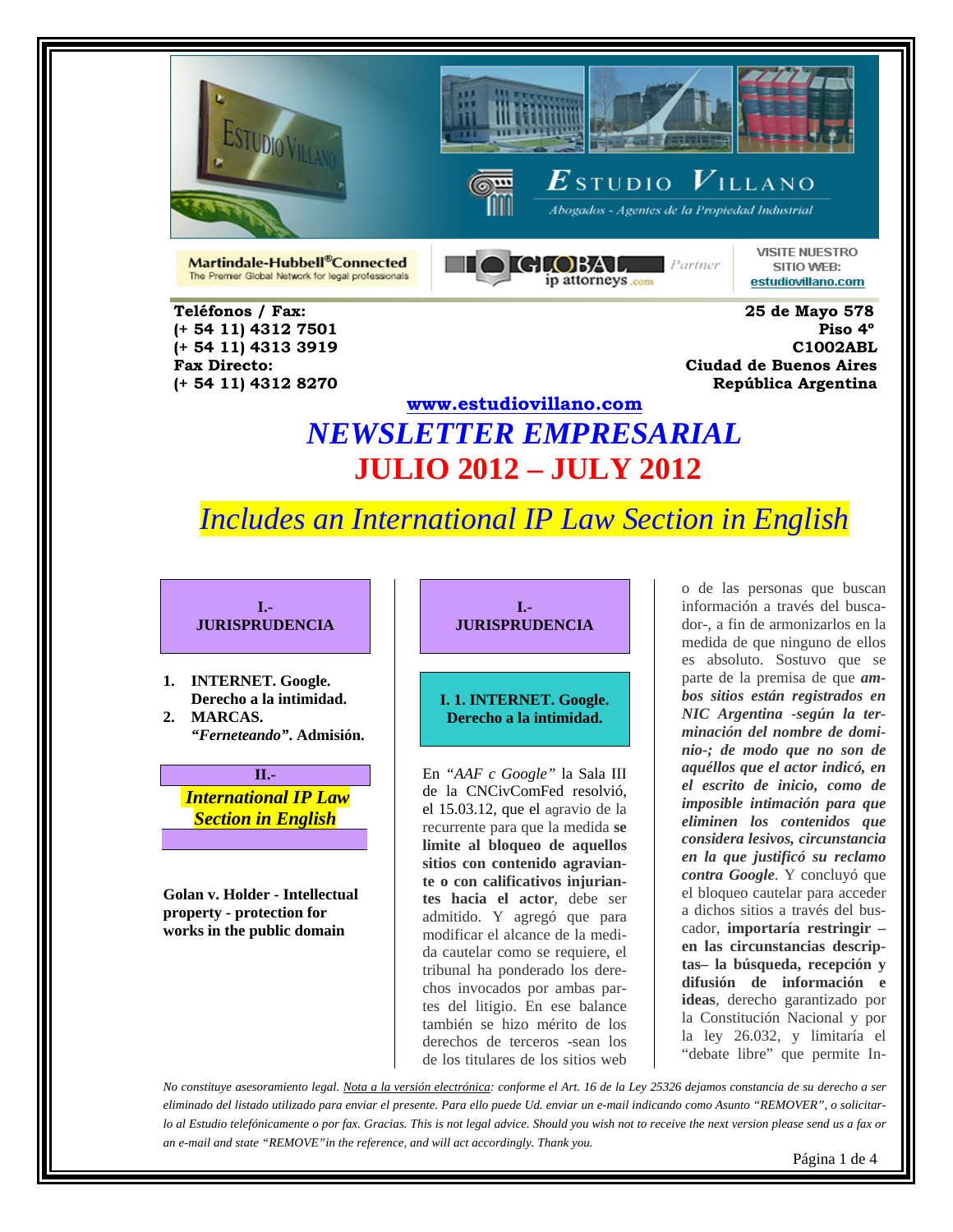





 $\boldsymbol{E}$ studio  $\boldsymbol{V}$ illano **Abogados - Agentes de la Propiedad Industrial** 

Martindale-Hubbell®Connected The Premier Global Network for legal professionals

 **Teléfonos / Fax: 25 de Mayo 578 (+ 54 11) 4312 7501 Piso 4º** 

**HOIGLOBAL**  $P$ artner ip attorneys.com

**VISITE NUESTRO** SITIO WEB: estudiovillano.com

 **(+ 54 11) 4313 3919 C1002ABL Fax Directo: Ciudad de Buenos Aires (+ 54 11) 4312 8270 República Argentina** 

## **www.estudiovillano.com** *NEWSLETTER EMPRESARIAL* **JULIO 2012 – JULY 2012**

# *Includes an International IP Law Section in English*

ternet, elemental en un sistema democrático y republicano. Fuente: www.eldial.com.ar

**I.2. MARCAS.**  *"Ferneteando"***. Admisión.** 

En *"Cepas Argentinas c Frattelli Branca"* la Sala II de la CNFedCivCom resolvió, el 15.05.12, que no asiste razón a la demandada en su tesitura, pues **no puede decirse que el vocablo** *"ferneteando"* **sea el término utilizado por los productores o los consumidores para referirse al artículo aludido por la demandada**. En todo caso, basta referir que la propia accionada indicó al término como "la acción de consumir", más no como el vocablo con el que el producto es conocido en el mercado. En el caso,

el título se solicita para identificar los servicios y productos de las clases 33 y 35. Es cierto que la clase 33 abarca bebidas alcohólicas, pero *no hay riesgo de confusión* respecto del origen, pues aún cuando el signo pretendido sea evocativo del producto que intenta distinguir; no deja de ser una voz de fantasía. Es que el aditamento **"eando"** constituye una desinencia de invención propia de la actora, que en ningún caso refiere marcas registradas por otros productos de fernet. No obstante, admito que la marca pueda resultar engañosa si el concreto producto que distingue no tiene ninguna relación con la evocación que produce, pero eso se refiere no a la aptitud del signo sino al uso que se haga de la marca y, a mi juicio, ése es un problema de lealtad comercial y no de registrabilidad marcaria. No hay elementos de juicio -menos aún

arrimados al expediente-, que permitan sostener que la voz "ferneteando" pueda ser apta para provocar equívocos acerca de la naturaleza del producto. Y concluyó… la voz *"ferneteando"* **no es susceptible de provocar error en el público consumidor**.

Fuente: www.eldial.com.ar

**II.-**   *International IP Law Section in English* 

**Golan v. Holder - Intellectual property - protection for works in the public domain** 

Golan addressed whether the Constitution's Copyright Clause or the First Amendment

*No constituye asesoramiento legal. Nota a la versión electrónica: conforme el Art. 16 de la Ley 25326 dejamos constancia de su derecho a ser eliminado del listado utilizado para enviar el presente. Para ello puede Ud. enviar un e-mail indicando como Asunto "REMOVER", o solicitarlo al Estudio telefónicamente o por fax. Gracias. This is not legal advice. Should you wish not to receive the next version please send us a fax or an e-mail and state "REMOVE"in the reference, and will act accordingly. Thank you.*

Página 2 de 4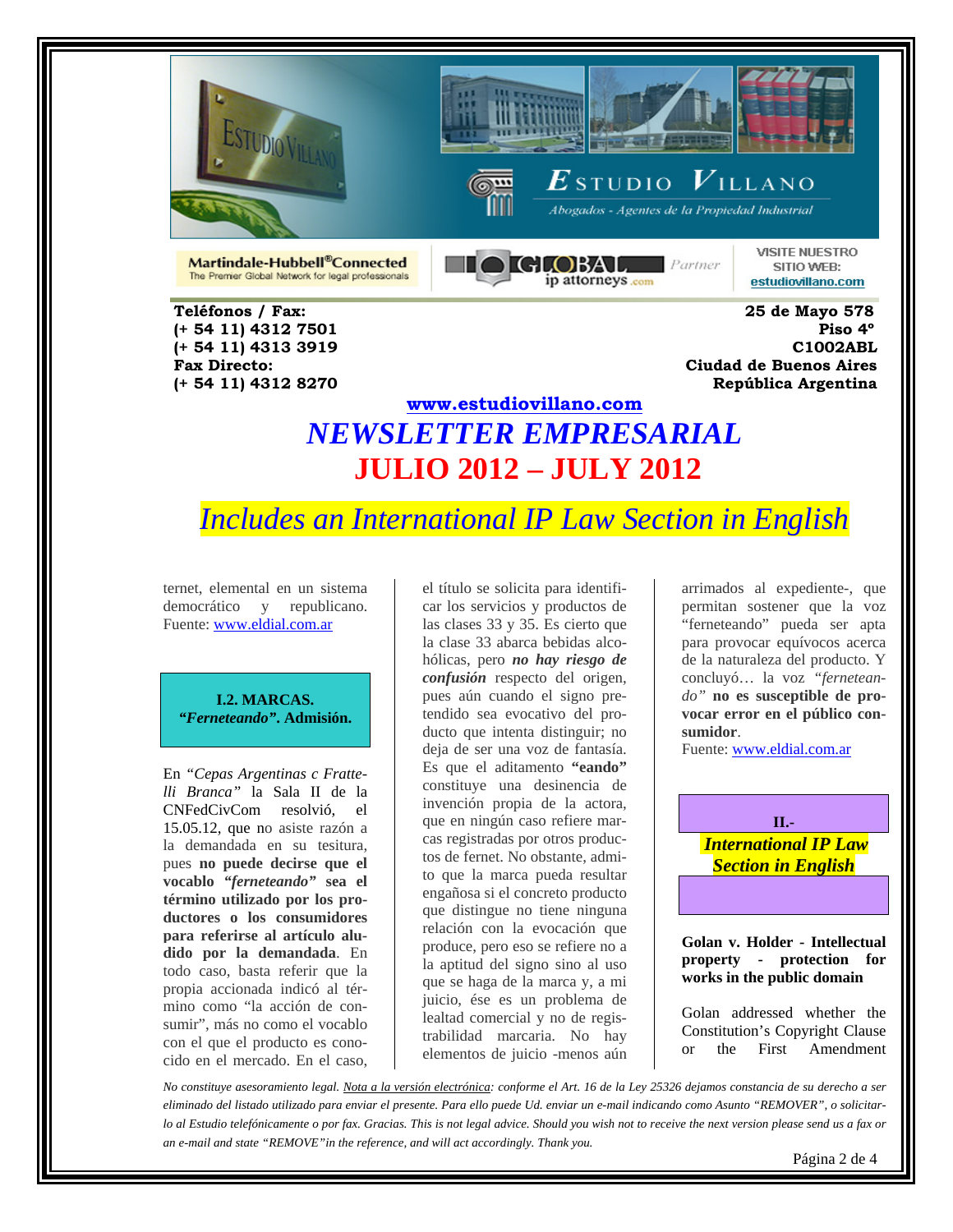





 $\boldsymbol{E}$ studio  $\boldsymbol{V}$ illano Abogados - Agentes de la Propiedad Industrial

Martindale-Hubbell®Connected The Premier Global Network for legal professionals **NO GLOBAL** Parmer ip attorneys.com

**VISITE NUESTRO** SITIO WEB: estudiovillano.com

 **Teléfonos / Fax: 25 de Mayo 578 (+ 54 11) 4312 7501 Piso 4º (+ 54 11) 4313 3919 C1002ABL Fax Directo: Ciudad de Buenos Aires (+ 54 11) 4312 8270 República Argentina** 

## **www.estudiovillano.com** *NEWSLETTER EMPRESARIAL* **JULIO 2012 – JULY 2012**

*Includes an International IP Law Section in English* 

prevents Congress from granting copyright protection to works that were previously in the public domain.

To fulfill the United States' obligations under the Berne Convention -the chief international. copyright agreement- Congress enacted the Uruguay Round Agreements Act in 1994. Section 514 of that Act granted U.S. copyright protection to existing foreign works that were protected in their countries of origin but, for various reasons, not protected in the United States. Section 514 thus granted protection to many foreign works that previously were in the public domain. A group of musicians, publishers, and others challenged §514, alleging that it violated the Copyright Clause and the First Amendment because it restricted the previously

unfettered right to use works in the public domain. The U.S. Court of Appeals for the Tenth Circuit rejected both challenges.

The Supreme Court affirmed. The Court relied heavily on its 2003 decision in Eldred v. Ashcroft, which had upheld a statute extending copyright terms of existing works. Like the statute in Eldred, the Court explained, §514 did not violate the Copyright Clause's requirement that copyrights last only for "limited Times." It merely gave foreign authors the same limited copyright term as U.S. authors. Section 514 was also consistent with the Copyright Clause's purpose of "promot[ing] the Progress of Science and Useful Arts." Although giving protection to existing works may not directly spur the creation of new works, it does provide financial

incentives for the dissemination of knowledge and learning. Congress, moreover, has a long history of restoring copyright and patent protection to works or inventions that had lost protection.

The Supreme Court also rejected the plaintiffs' First Amendment challenge. Section 514 did not impermissibly restrict free expression, the Court held, because it left in place the traditional limits on copyright, namely the fair-use defense and the rule that only the form of expression, not ideas themselves, can be copyrighted. Particularly in light of Congress's goal to comply with international copyright law, the Court found no First Amendment problem with affording foreign authors the same protection enjoyed by their American counterparts.

*No constituye asesoramiento legal. Nota a la versión electrónica: conforme el Art. 16 de la Ley 25326 dejamos constancia de su derecho a ser eliminado del listado utilizado para enviar el presente. Para ello puede Ud. enviar un e-mail indicando como Asunto "REMOVER", o solicitarlo al Estudio telefónicamente o por fax. Gracias. This is not legal advice. Should you wish not to receive the next version please send us a fax or an e-mail and state "REMOVE"in the reference, and will act accordingly. Thank you.*